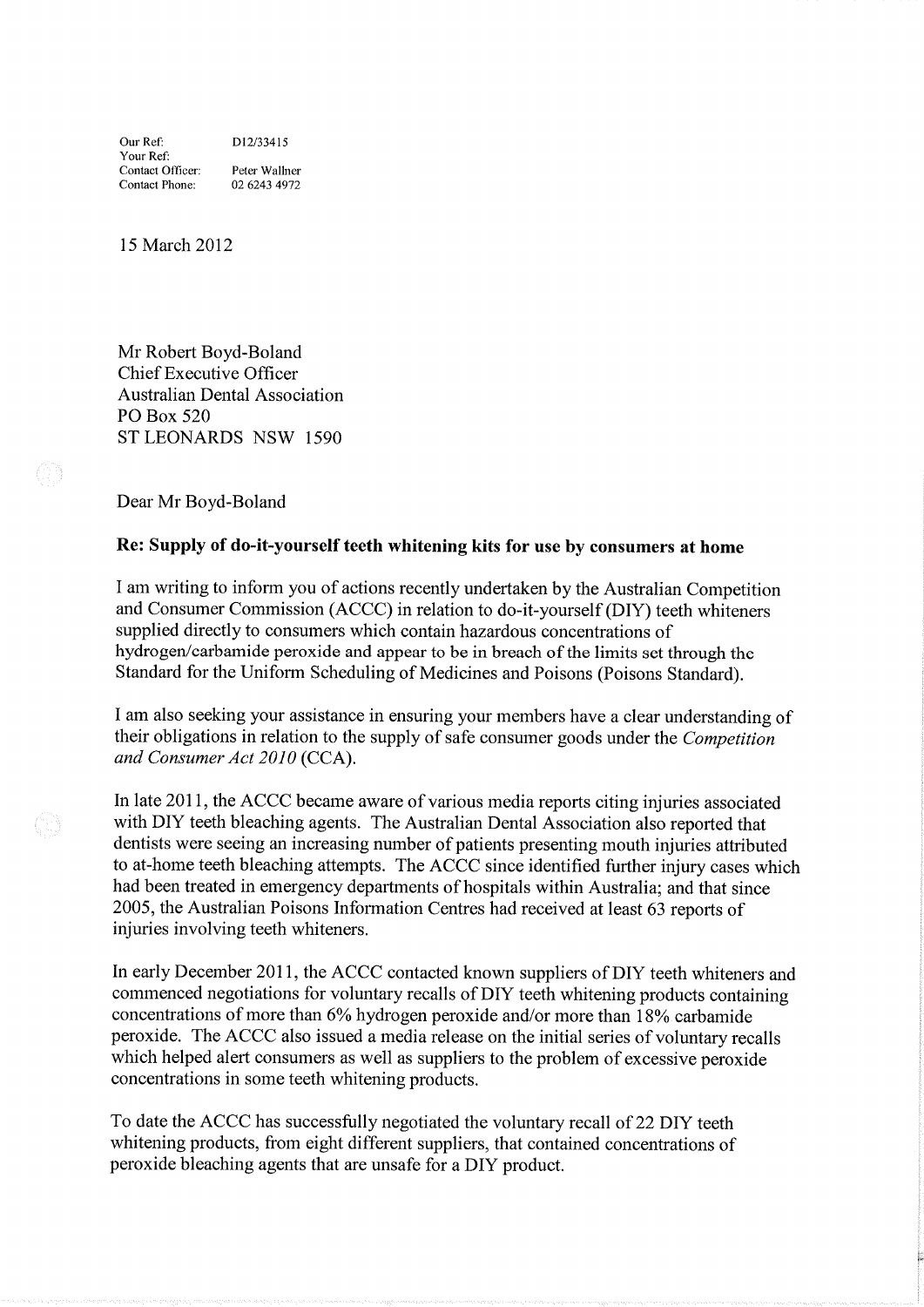On Monday, 6 February 2012, the Parliamentary Secretary to the Treasurer, the Hon. David Bradbury MP also ordered a compulsory recall of two further DIY teeth whiteners containing unsafe levels of hydrogen peroxide, as the Queensland based supplier of those products had not voluntarily removed their products from the market. Details of all the recalled products can be accessed at http://www.recalls.gov.au.

These recent efforts appear to have impacted on what had been an increasingly widespread supply of unsafe DIY teeth whitening products, as the major suppliers known to the ACCC seem to now be supplying products below 6% hydrogen peroxide/18% carbamide peroxide. Nonetheless, should the ACCC identify other unsafe DIY teeth whiteners in the marketplace we will take consistent action to ensure compliance with the recognised safe limits.

It is the position of the ACCC that DIY teeth whitening products containing concentrations of more than 6% hydrogen peroxide and/or more than 18% carbamide peroxide are inherently unsafe for self administered home use and that they do not comply with the existing provisions of the Poisons Standard for a preparation intended to be taken into the mouth.

The Poisons Standard provides a statutory basis to restrict DIY teeth whiteners to the concentration limits set out in Schedule 5, irrespective of whether the signal word "Poison" appears on the packaging. Classification into Schedule 6, along with the prohibitions set out in paragraph 18 should not allow the label of a Poison to include messages, either directly or by implication, that contradict those messages required by the Standard such as instructing the Poison; 'be taken directly into the mouth', 'come into direct contact with the skin', 'that it is safe/harmless on gums or if ingested' or 'has a cool minty flavour' etc.

The ACCC's position reflects the Scheduling Committee Record-of-Reasons (see February and June 2005: http://www.tga.gov.au/archive/committees-ndpsc-record.htm) and the positions of the Australian Dental Association (see

http://www.ada.org.au/about/policies.aspx), and the European Union's Scientific Committee on Consumer Products 2007 "Opinion on Hydrogen peroxide, in its free form or when released, in oral hygiene products and tooth whitening products", which concluded that the use of tooth whitening products containing more than 6% hydrogen peroxide is not considered safe for use by consumers

-68

We also note the Dental Board of Australia's interim policy made under section 39 of the Health Practitioner Regulation National Law Act states;

"[that] ... any tooth whitening/bleaching products containing more than 6% concentration of the active whitening/bleaching agent, should only be used by a registered dental practitioner with education, training and competence in teeth whitening/bleaching. (see http://www.dentalboard.gov.au/Codes-Guidelines/Policies-Codes-Guidelines.aspx)

The ACCC position does not apply to the supply of teeth whitening products (of any concentration) to dental practices and the clinical use of these products by registered dental practitioners on patients under their direct care and supervision in their surgery/office. However, the ACCC has reason to believe that some dentists may not be aware that this ceases to be the case if teeth whitening kits are supplied by dental suppliers or dentists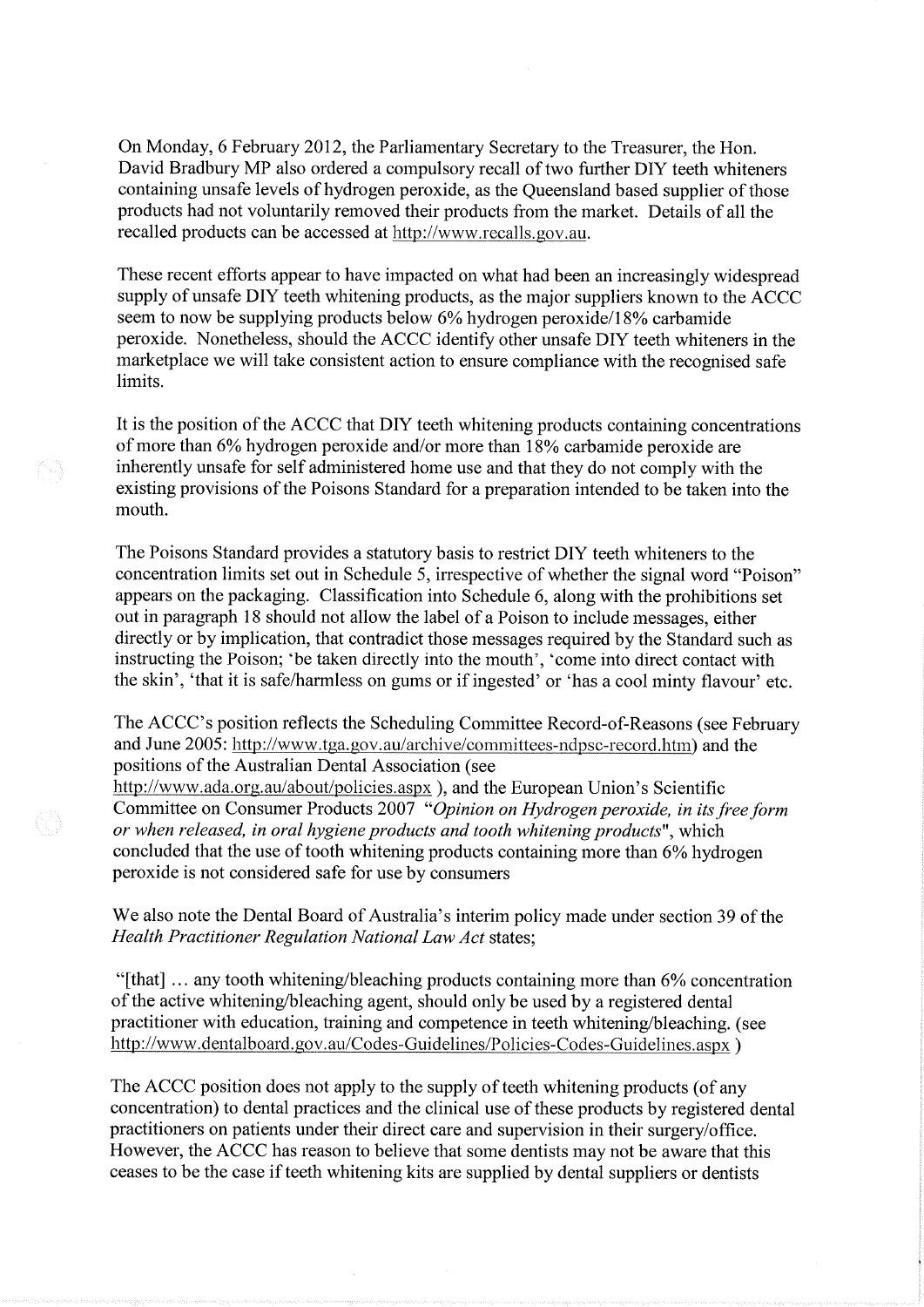(with or without education, training and competence in teeth whitening/bleaching) for use by consumers at home.

The supply of any DIY teeth whitening product to a consurner for use at home constitutes the supply of a consumer good under the CCA, whether supplied by cosmetic retailers, online traders, registered dentists, pharmacists or beauty salons. Attachment A provides some additional information about the obligations of suppliers of teeth-whitening kits under the CCA.

We would appreciate your assistance in generally communicating the potential hazards associated with teeth whitening to the public and in helping ensure the current regulatory requirements for teeth whiteners are adhered to by your members. We would also appreciate being advised of any action being taken by the Australian Dental Association to address the possible use of over-strength bleaching agents by unregistered teeth bleaching practitioners or registered dental practitioners without education, training and competence in teeth whitening/bleaching.

Should the Australian Dental Association be intending to seek changes to the current regulatory arrangements around teeth whitening we would appreciate being appraised of the details of such plans.

Regards

Steve Hutchison Acting General Manager Product Safety Branch